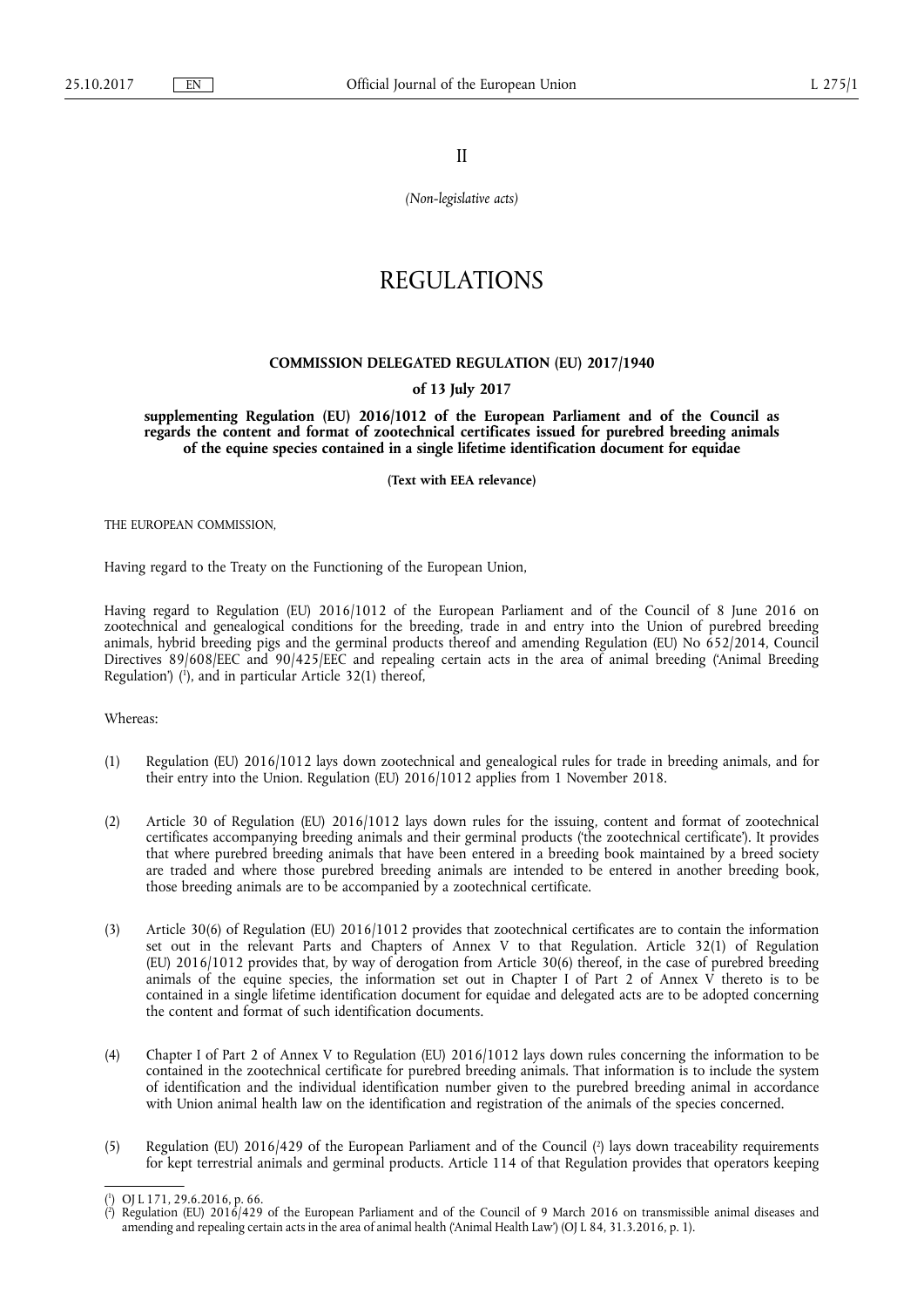kept animals of the equine species are to ensure that those animals are individually identified by a unique code which is recorded in the computer database provided for in that Regulation and by a correctly completed single lifetime identification document. In order for the zootechnical certificate to be streamlined as far as possible with that single lifetime identification document as regards content and administrative procedure, Regulation (EU) 2016/1012 provided for delegated acts to be adopted in respect of the format and content of a single lifetime identification document for animals of the equine species.

- (6) Therefore, it is necessary to establish the content and the format of the zootechnical certificate that is to be contained in the single lifetime identification document for equidae, by which equidae are to be identified in accordance with Article 114(1)(c) of Regulation (EU) 2016/429, and which must accompany purebred breeding animals of the equine species at all times including when they are traded within the Union.
- (7) Article 31 of Regulation (EU) 2016/1012 lays down derogations from requirements concerning the issuing, content and format of zootechnical certificates for trade in breeding animals. It provides that where the results of performance testing or genetic evaluation are publicly available on a website, a reference to that website where those results can be accessed may be provided in the zootechnical certificate instead of indicating those results in the zootechnical certificate. That possibility should be reflected in the requirements for the zootechnical certificate for trade in purebred breeding animals of the equine species laid down in this Regulation.
- (8) Part 3 of Annex I to Regulation (EU) 2016/1012 sets out additional requirements for breed societies establishing or maintaining breeding books for purebred breeding animals of the equine species. In accordance with point 1 of Part 3 of that Annex purebred breeding animals of the equine species are only to be entered in a breeding book if they are identified by a covering certificate and, where required by the breeding programme, as 'foal at foot'. By way of derogation from that rule, a Member State or, if it so decides, its competent authority may authorise a breed society to enter purebred breeding animals of the equine species in the breeding book maintained by that breed society where those animals are identified by any other appropriate method that provides at least the same degree of certainty as a covering certificate such as parentage control based on DNA analysis or analysis of their blood groups, provided that that authorisation is in accordance with the principles established by the breed society which maintains the breeding book of the origin of that breed.
- (9) Taking into account the requirements set out in point 1 of Part 3 of Annex I to Regulation (EU) 2016/1012, information on the covering certificate, on identification as 'foal at foot' and on results of parentage control should be reflected in the rules on the content of zootechnical certificates for purebred breeding animals of the equine species laid down in this Regulation.
- (10) In order to ensure the uniqueness and continuity of the identification of purebred breeding animals of the equine species and in accordance with the requirements set out in points 1(c) and 3 of Chapter I of Part 1 of Annex II to Regulation (EU) 2016/1012, the unique code as provided for in Article 114(1)(a) of Regulation (EU) 2016/429, and the name of such breeding animals should be included in the zootechnical certificate for trade as a part of its identification details.
- (11) Commission Implementing Regulation (EU) 2015/262 ( 1 ) requires an issuing body, including organizations or associations which have established or maintain stud-books for registered equidae, to assign to each equine animal a unique life number, which compiles in an alpha-numeric code information on the individual equine animal and the database and country where such information is first recorded. This unique life number must be compatible with the Universal Equine Life Number (UELN) system.
- (12) The UELN system has been agreed worldwide between the major horse-breeding and competition organisations. It has been developed on the initiative of the World Breeding Federation for Sport Horses (WBFSH), the International Stud-Book Committee (ISBC), the World Arabian Horse Organization (WAHO), the European Conference of Arabian Horse Organisations (ECAHO), the Conférence internationale de l'anglo-arabe (CIAA), the Fédération equestre internationale (FEI) and the Union européenne du trot (UET), and information on this system can be consulted on the UELN website ( 2 ).
- (13) The format and content of the individual identification number referred to in point 3 of Chapter I of Part 1 of Annex II to Regulation (EU) 2016/1012 cannot be decided until delegated acts setting out the detailed requirements for the means and methods of identification, including their application and use, have been adopted

<sup>(</sup> 1 ) Commission Implementing Regulation (EU) 2015/262 of 17 February 2015 laying down rules pursuant to Council Directives 90/427/EEC and 2009/156/EC as regards the methods for the identification of equidae (Equine Passport Regulation) (OJ L 59, 3.3.2015, p. 1).

<sup>(</sup> 2 ) <http://www.ueln.net>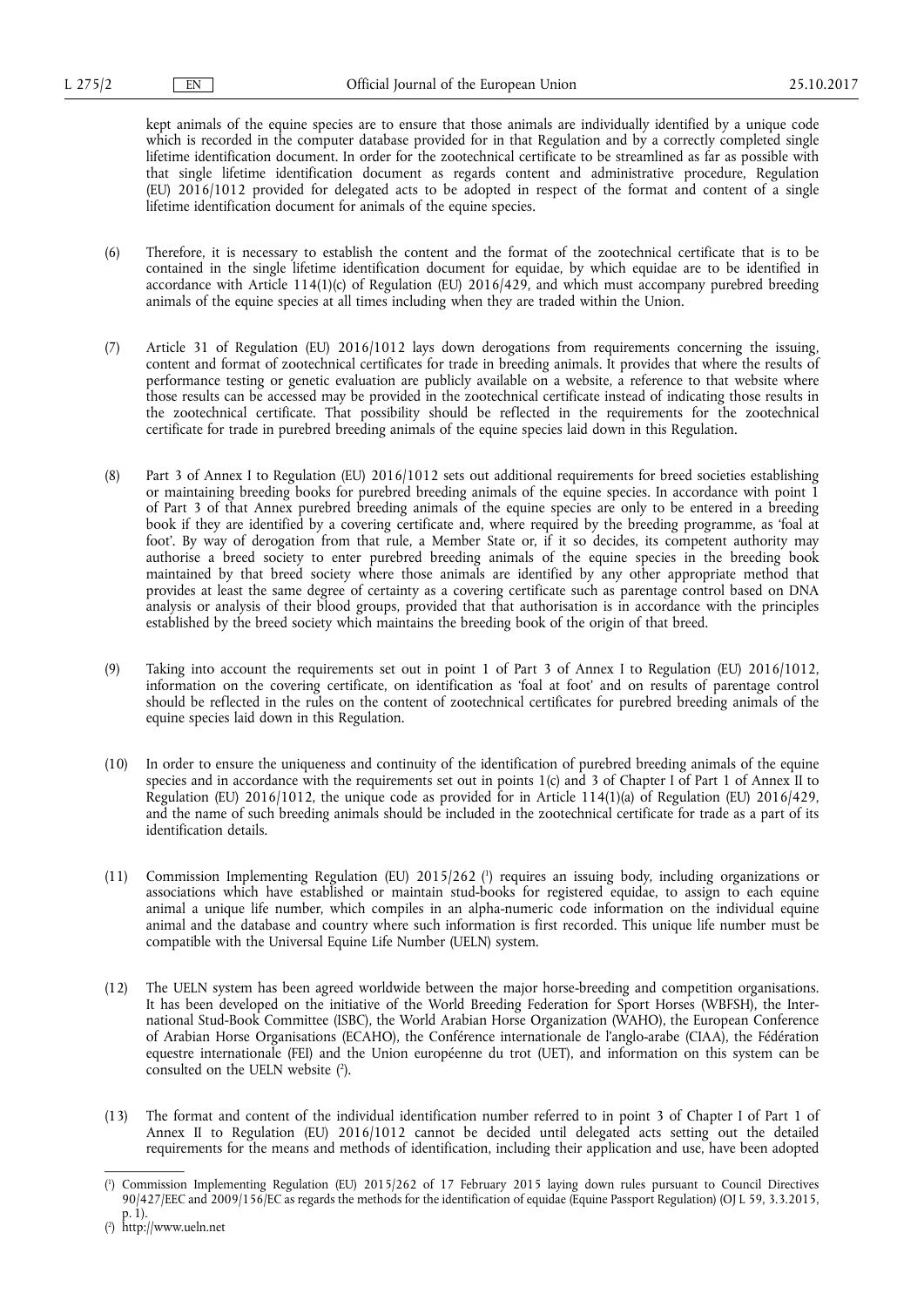in accordance with Article 118(1)(a) of Regulation (EU) 2016/429. However, blanks should be provided in the zootechnical certificate to enter the unique life number assigned to purebred breeding animals of the equine species in accordance with Implementing Regulation (EU) 2015/262.

- (14) Until 21 April 2021, which is the date of application of Regulation (EU) 2016/429, Part I of the zootechnical certificate set out in the Annex to this Regulation is optional if a single lifetime identification document for equidae includes Section V of the model identification document set out in Part 1 of Annex I to Implementing Regulation (EU) 2015/262.
- (15) This Regulation should be applicable from 1 November 2018 in accordance with the date of application provided for in Regulation (EU) 2016/1012,

HAS ADOPTED THIS REGULATION:

*Article 1* 

The content and format of the zootechnical certificate forming part of the single lifetime identification document for purebred breeding animals of the equine species, provided for in Article 32(1) of Regulation (EU) 2016/1012 ('the zootechnical certificate'), shall be presented as set out in the Annex to this Regulation.

#### *Article 2*

Parts I and II of the zootechnical certificate shall be contained in the single lifetime identification document for purebred breeding animals of the equine species issued in accordance with Article 114(1)(c) of Regulation (EU)  $2016/429$  and comply with the following:

- (a) Part I shall be a Section of the single lifetime identification document to be established in accordance with Article 118(2)(b) of Regulation (EU) 2016/429;
- (b) Part II shall be either:
	- (i) part of the Section referred to in point (a) of this Article, in which case more than one page displaying that Part II are to be provided for updates of the information; or
	- (ii) where authorised by the competent authority in accordance with Article 32(4) of Regulation (EU) 2016/1012, attached to the single lifetime identification document, in which case it shall be linked to Part I referred to in point (a) of this Article by the entry of the individual identification number, referred to as 'unique code' in Article 114(1)(a) of Regulation (EU) 2016/429.

#### *Article 3*

1. As of 1 November 2018, Section V of the identification document issued for a purebred breeding animal of the equine species in accordance with Implementing Regulation (EU) 2015/262 shall be completed in accordance with Article 9(2) thereof and, where necessary for the purposes of Article 30(4) of Regulation (EU) 2016/1012, be supplemented with Part II of the zootechnical certificate as described in Article 2(b)(ii) of this Regulation.

2. Part II of the zootechnical certificate shall be attached to the single lifetime identification document issued in accordance with Implementing Regulation (EU) 2015/262 and shall be linked to the certificate of origin as set out in Section V of Part 1 of Annex I to that Regulation by entry of the unique life number as defined in Article 2(o) of that Regulation.

### *Article 4*

This Regulation shall enter into force on the twentieth day following that of its publication in the *Official Journal of the European Union*.

It shall apply from 1 November 2018.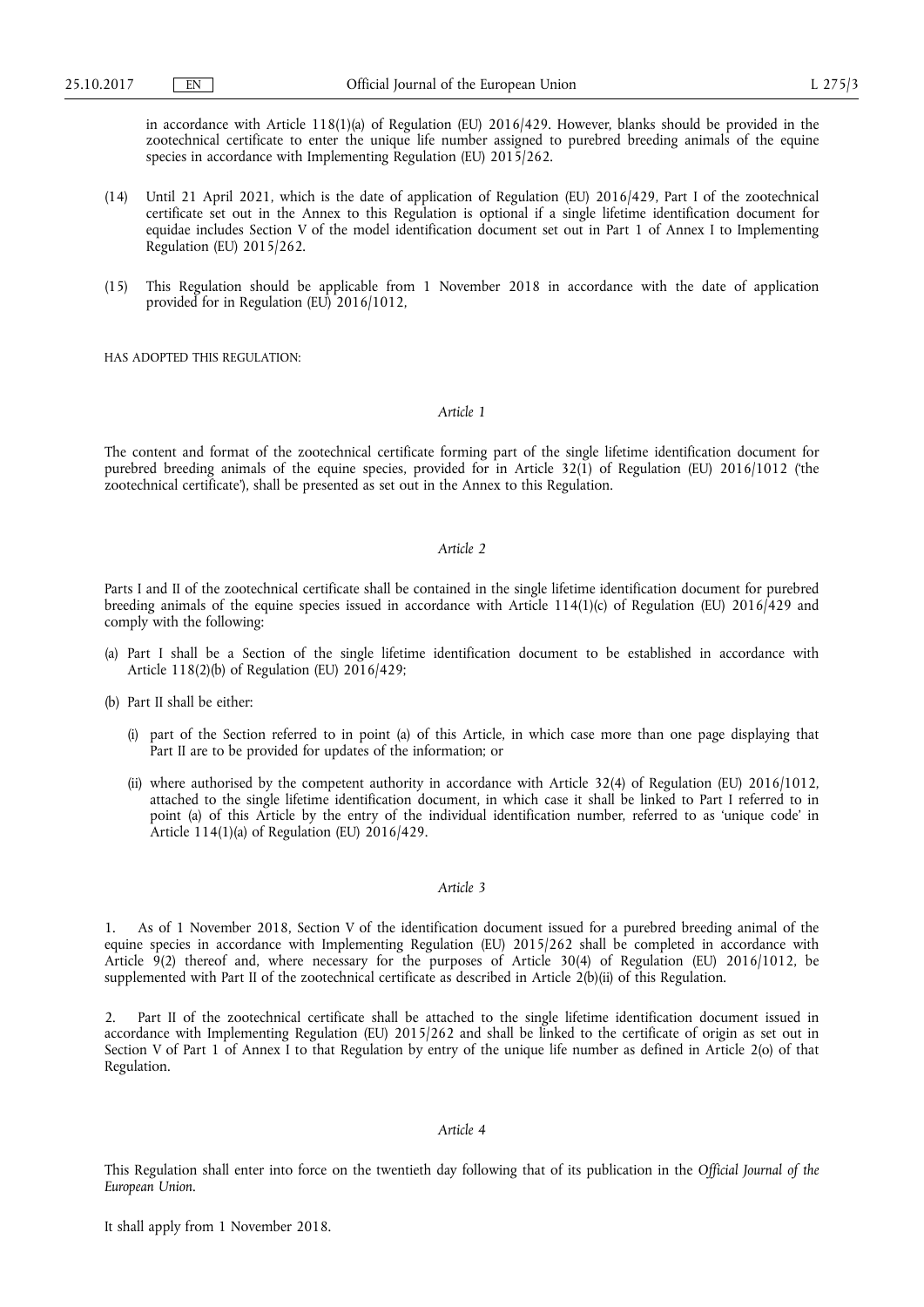This Regulation shall be binding in its entirety and directly applicable in all Member States.

Done at Brussels, 13 July 2017.

*For the Commission The President*  Jean-Claude JUNCKER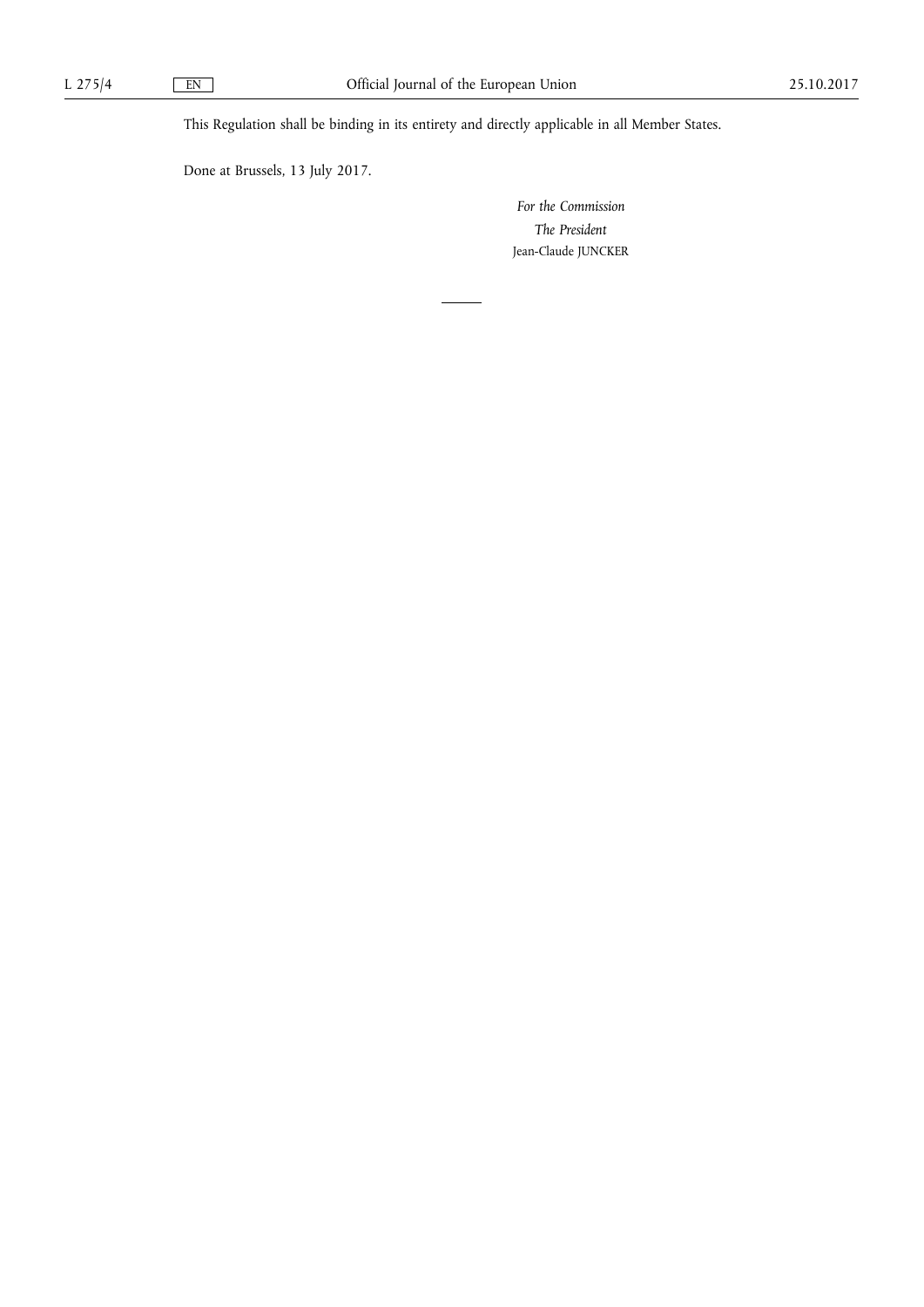25.10.2017 25.10.2017 L 275/5  $\sim$  L 275/5 Official Journal of the European Union Engineer Union EN L 275/5  $\sim$  L 275/5 *ANNEX*  **Zootechnical certificate for trade in purebred breeding animals of the equine species (***Equus caballus* **and** *Equus asinus***), in accordance with Chapter I of Part 2 of Annex V to Regulation (EU) 2016/1012**  EN PART I 1. Name of issuing breed society or competent authority *(provide contact details and, where available, a reference to the website)*  2. Name of breeding book 3. Name of breed 4. Name and commercial name of animal (1) and code of country of birth (2) 5.1. Individual identification number (3) Official Journal of the European Union 6. Breeding book number ( 5.2. Unique Life Number (4) 4) - - 7. Identification of animal  $(1)$   $(6)$ 7.1. Transponder code ( 1) aan aan Reading system (*if not ISO 11784*) ( 1) Bar-Code ( 1) 7.2. Alternative method for identity verification ( 1) 8. Date of birth of animal 9. Country of birth of animal *(use format dd/mm/yyyy)*  10. Name, address and e-mail address ( 1) of breeder 11. Pedigree ( 7) ( 8) 11.1. Sire 11.1.1. Paternal Grandsire 11.1.1.1. ( 1) Paternal Grand-Grandsire Breeding book number and section Breeding book number and section Breeding book number and section 11.1.1.2. ( 1) Paternal Grand-Granddam Breeding book number and section  $.275/5$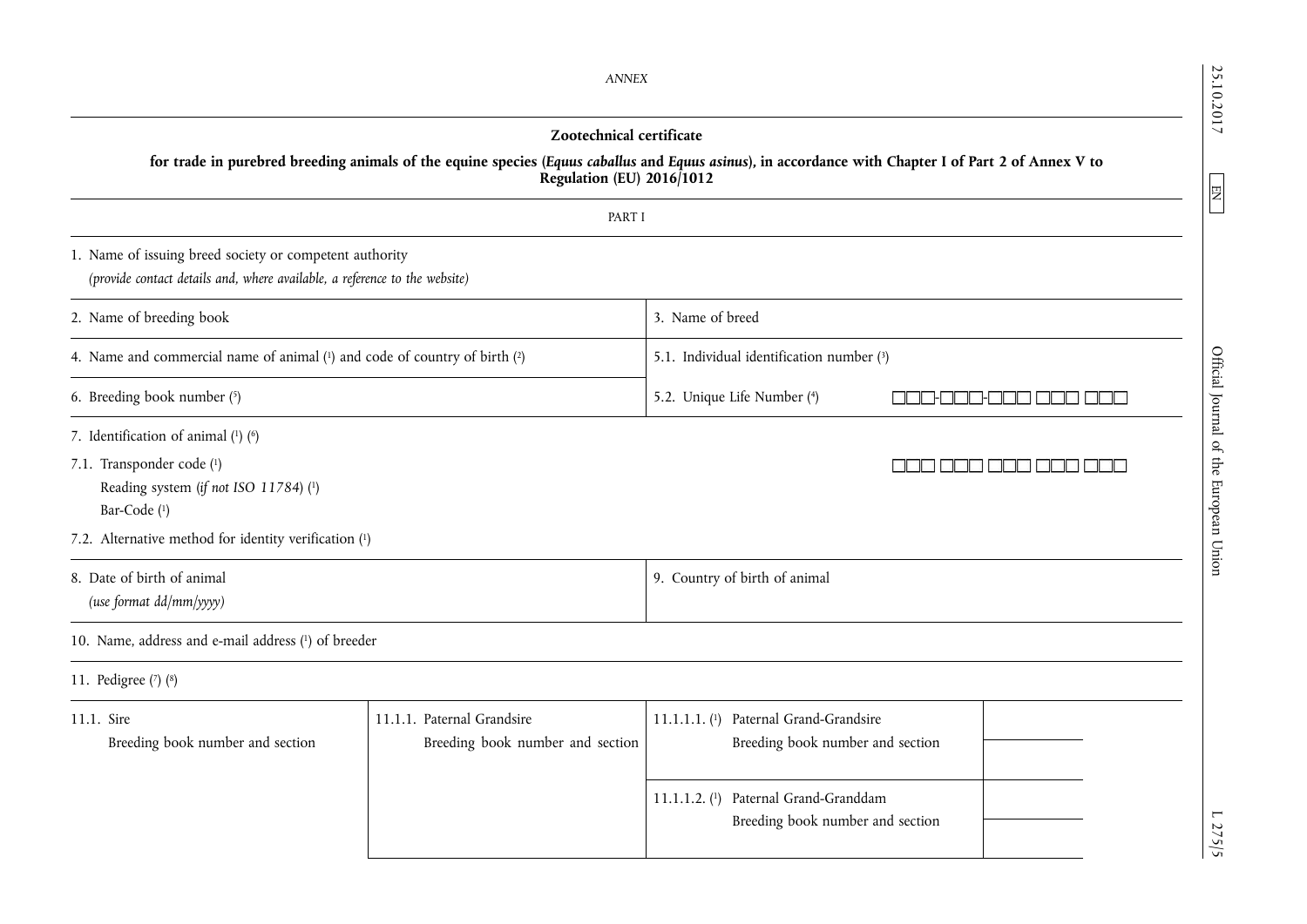|                                                                                                                                        | 11.1.2. Paternal Granddam<br>Breeding book number and section                                                                                                                                                                                                                                               | 11.1.2.1. (1) Paternal Grand-Grandsire<br>Breeding book number and section |                                                                                                                                                                                                                                                                                                                                                                                                                                      |
|----------------------------------------------------------------------------------------------------------------------------------------|-------------------------------------------------------------------------------------------------------------------------------------------------------------------------------------------------------------------------------------------------------------------------------------------------------------|----------------------------------------------------------------------------|--------------------------------------------------------------------------------------------------------------------------------------------------------------------------------------------------------------------------------------------------------------------------------------------------------------------------------------------------------------------------------------------------------------------------------------|
|                                                                                                                                        |                                                                                                                                                                                                                                                                                                             | 11.1.2.2. (1) Paternal Grand-Granddam<br>Breeding book number and section  |                                                                                                                                                                                                                                                                                                                                                                                                                                      |
| 11.2. Dam<br>Breeding book number and section                                                                                          | 11.2.1. Maternal Grandsire<br>Breeding book number and section                                                                                                                                                                                                                                              | 11.2.1.1. (1) Maternal Grand-Grandsire<br>Breeding book number and section |                                                                                                                                                                                                                                                                                                                                                                                                                                      |
|                                                                                                                                        |                                                                                                                                                                                                                                                                                                             | 11.2.1.2. (1) Maternal Grand-Granddam<br>Breeding book number and section  |                                                                                                                                                                                                                                                                                                                                                                                                                                      |
|                                                                                                                                        | 11.2.2. Maternal Granddam<br>Breeding book number and section                                                                                                                                                                                                                                               | 11.2.2.1. (1) Maternal Grand-Grandsire<br>Breeding book number and section |                                                                                                                                                                                                                                                                                                                                                                                                                                      |
|                                                                                                                                        |                                                                                                                                                                                                                                                                                                             | 11.2.2.2. (1) Maternal Grand-Granddam<br>Breeding book number and section  |                                                                                                                                                                                                                                                                                                                                                                                                                                      |
| 12.1. Done at<br>(insert place of issue)                                                                                               | 12.2. Done on                                                                                                                                                                                                                                                                                               | (insert date of issue in format dd/mm/yyyy)                                |                                                                                                                                                                                                                                                                                                                                                                                                                                      |
| 12.3. Name and capacity of the signatory<br>of the zootechnical certificate)                                                           | (insert in capital letters name and capacity of the individual (9) authorised by the issuing breed society or competent authority to sign this part                                                                                                                                                         |                                                                            | 12.4. Signature                                                                                                                                                                                                                                                                                                                                                                                                                      |
| (1) Keep empty if not applicable.<br>(2) Enter country code where required by international agreements on the breed.<br>(EU) 2016/429. | (4) Unique life number as defined in Article 2(o) of Implementing Regulation (EU) 2015/262, if assigned in accordance with that Regulation.<br>(5) Required if different from the individual identification number or unique life number assigned in accordance with Implementing Regulation (EU) 2015/262. |                                                                            | (3) The individual identification number in accordance with point 3 of Chapter I of Part 1 of Annex II to Regulation (EU) 2016/1012, referred to as 'unique code' in Article 114(1)(a) of Regulation<br>(6) Not required if Part I of the zootechnical certificate is an integral part of the single lifetime identification document issued by a breed society. If the single lifetime identification document was issued in accor- |

dance with Implementing Regulation (EU) 2015/262, the unique life number as defined in Article 2(o) of that Regulation shall be stated.

( 7) If necessary, include additional generations in point 11 of Part I.

(8) Enter individual identification number in accordance with point 3 of Chapter I of Part 1 of Annex II to Regulation (EU) 2016/1012, referred to as 'unique code' in Article 114(1)(a) of Regulation (EU) 2016/429. If individual identification number is either not available or different from the number under which the animal is entered in the breeding book, enter breeding book number.

(9) That individual shall be representative of the breed society or competent authority referred to in Article 30(2)(b) of Regulation (EU) 2016/1012.

 $27.2017$  D  $27.2017$  D  $27.2017$  D  $27.2017$ Official Journal of the European Union

L 275/6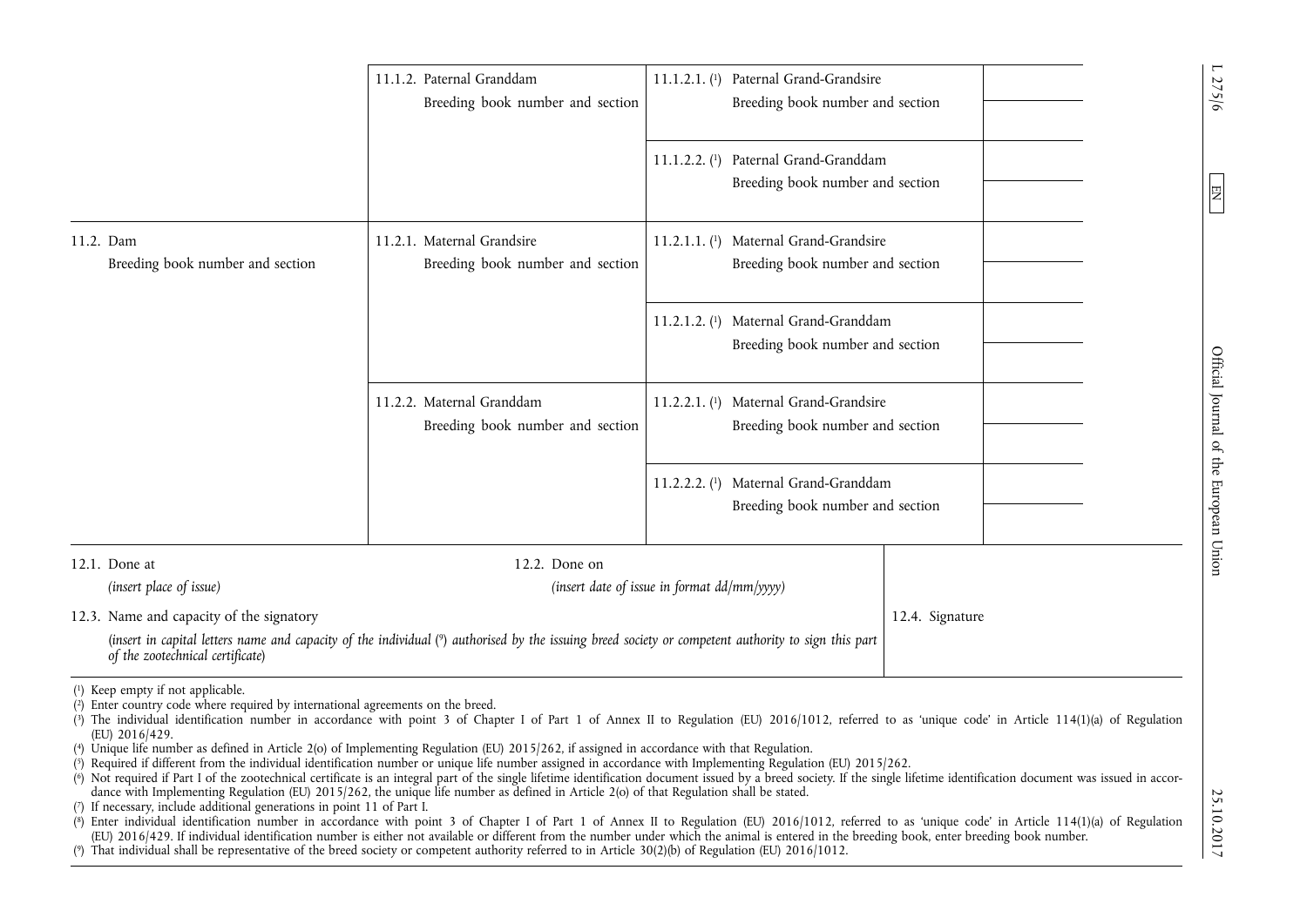| PART II                                                                                                                                                                                                                                                                                                |                                                                                                                                                                    |  |  |  |
|--------------------------------------------------------------------------------------------------------------------------------------------------------------------------------------------------------------------------------------------------------------------------------------------------------|--------------------------------------------------------------------------------------------------------------------------------------------------------------------|--|--|--|
| 1.1. Individual identification number (1)<br>1.2. Unique Life Number (2) <b>OCO-OCO-O</b>                                                                                                                                                                                                              | Identification of animal (3)<br>2.<br>Transponder code (4) <b>AND READ READ IN THE READ POINT</b><br>2.1.<br>Reading system (if not ISO 11784) (4)<br>Bar-Code (4) |  |  |  |
| 3. Sex                                                                                                                                                                                                                                                                                                 | 2.2. Alternative method for identity verification (3)                                                                                                              |  |  |  |
| 4. Class within the main section of the breeding book (4)                                                                                                                                                                                                                                              | 5. Name, address and e-mail address (4) of owner (7)                                                                                                               |  |  |  |
| 4.1. Name of breeding book (5)<br>4.2. Class within the main section (6)                                                                                                                                                                                                                               |                                                                                                                                                                    |  |  |  |
| Additional information $(4)$ $(8)$ $(9)$<br>6.<br>6.1. Results of performance testing<br>6.2. Up-to-date results of the genetic evaluation carried out last on<br>(insert date in format dd/mm/yyyy)<br>6.3. Genetic defects and genetic peculiarities of animal in relation to the breeding programme |                                                                                                                                                                    |  |  |  |
| 6.4. System of identity verification and result (4) (10) (11)                                                                                                                                                                                                                                          | 6.5. Results of parentage control $(4)$ $(10)$ $(12)$                                                                                                              |  |  |  |
| Insemination/mating $(13)$ $(14)$<br>7.<br>Date (use format dd/mm/yyyy)<br>7.1.<br>No of covering certificate (15)<br>7.2.<br>Identification of the donor male<br>7.3.<br>7.3.1. Individual identification number (1)<br>7.3.2. Unique Life Number (2) <b>INCOL</b> -                                  |                                                                                                                                                                    |  |  |  |
| 7.3.3. System of identity verification and result (4) (10) (11)                                                                                                                                                                                                                                        | 7.3.4. Results of parentage control (4)                                                                                                                            |  |  |  |

25.10.2017 L  $\sum$  EN  $\sum$  EV 275/7  $\sum$  CV 217  $\sum$  D 275/7 Official Journal of the European Union Engineer  $\sum$  EU  $\sum$  EV 275/7 Official Journal of the European Union

25.10.2017

 $EM$